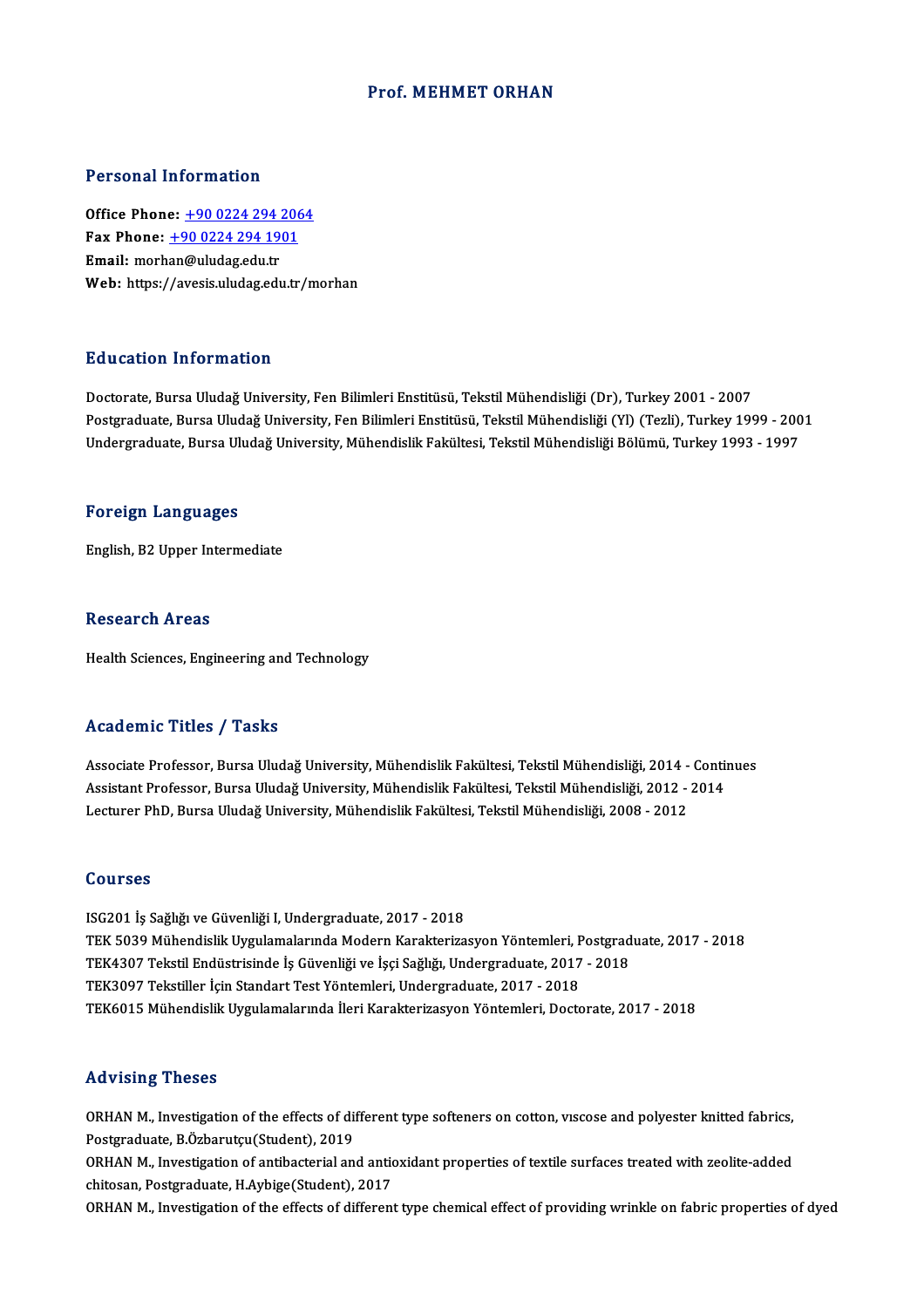viscose woven fabric, Postgraduate, G.GAZİOĞLU(Student), 2015

## Articles Published in Journals That Entered SCI, SSCI and AHCI Indexes

rticles Published in Journals That Entered SCI, SSCI and AHCI Indexes<br>I. Production of ultrafiltration membranes exhibiting antibacterial properties by the incorporation of<br>novel N belamine conclumers novel Abrience in Journales<br>Production of ultrafiltration m<br>novel N-halamine copolymers<br>Domirci E. Ardin A. OBHAN M. KG novel N-halamine copolymers<br>Demirci F., Aydin A., ORHAN M., KOÇER H. B. novel N-halamine copolymers<br>Demirci F., Aydin A., ORHAN M., KOÇER H. B.<br>JOURNAL OF APPLIED POLYMER SCIENCE, 2022 (Journal Indexed in SCI)<br>Investigation of poly(lestic asid) nonosansules containing the pla

- II. Investigation of poly(lactic acid) nanocapsules containing the plant extract via coaxial electrospraying method for functional nonwoven applications JOURNAL OF APPLIED POLYMER SCIENCE, 2022 (Journal Indexed in SO<br>Investigation of poly(lactic acid) nanocapsules containing the<br>electrospraying method for functional nonwoven applications<br>thii H. DASDEMIP M. CANKAYA LL OPHA Investigation of poly(lactic acid) nanocapsules containing the pla:<br>electrospraying method for functional nonwoven applications<br>Ibili H., DAŞDEMİR M., ÇANKAYA İ. İ. , ORHAN M., GÜNEŞOĞLU C., Anul S. A.<br>JOUPMAL OF INDUSTRIA electrospraying method for functional nonwoven application<br>Ibili H., DAŞDEMİR M., ÇANKAYA İ. İ. , ORHAN M., GÜNEŞOĞLU C., Ant<br>JOURNAL OF INDUSTRIAL TEXTILES, 2021 (Journal Indexed in SCI)<br>Wrinkle resevery and nerformanee p Ibili H., DAŞDEMİR M., ÇANKAYA İ. İ. , ORHAN M., GÜNEŞOĞLU C., Anul S. A.<br>JOURNAL OF INDUSTRIAL TEXTILES, 2021 (Journal Indexed in SCI)<br>III. Wrinkle recovery and performance properties of viscose surface treated with d
- JOURNAL OF INDUSTRIAL TEXTILES, 2021 (Journal Indexed in SCI)<br>Wrinkle recovery and performance properties of viscose su<br>agents<br>Orhan M. Wrinkle<br>agents<br>Orhan M.<br>JOUPNAJ
	-

agents<br>Orhan M.<br>JOURNAL OF THE FACULTY OF ENGINEERING AND ARCHITECTURE OF GAZI UNIVERSITY, vol.36, no.2, pp.883-896,<br>2021 (Journal Indoved in SCI) Orhan M.<br>JOURNAL OF THE FACULTY OF<br>2021 (Journal Indexed in SCI)<br>Seler shanging intensified JOURNAL OF THE FACULTY OF ENGINEERING AND ARCHITECTURE OF GAZI UNIVERSITY, vol.36, no.2, pp.883<br>2021 (Journal Indexed in SCI)<br>IV. Color-changing intensified light-emitting multifunctional textiles via digital printing of b

2021 (<br>Color-<br>flavin<br>Iver S

flavin<br>Iyer S. N. , Behary N., Guan J., Orhan M., Nierstrasz V. RSC ADVANCES, vol.10, pp.42512-42528, 2020 (Journal Indexed in SCI)

Iyer S. N. , Behary N., Guan J., Orhan M., Nierstrasz V.<br>RSC ADVANCES, vol.10, pp.42512-42528, 2020 (Journal Indexed in SCI)<br>V. Supercritical carbon dioxide application using hydantoin acrylamide for biocidal functiona RSC ADVAI<br>Supercriti<br>polyester<br>Orban M Supercritical carbon dioxide application<br>polyester<br>Orhan M., Demirci F., Koçer H. B. , Nierstrasz V.<br>JOUPNAL OF SUPERCRITICAL ELUIDS vol.165 polyester<br>Orhan M., Demirci F., Koçer H. B. , Nierstrasz V.<br>JOURNAL OF SUPERCRITICAL FLUIDS, vol.165, 2020 (Journal Indexed in SCI)

## Orhan M., Demirci F., Koçer H. B. , Nierstrasz V.<br>JOURNAL OF SUPERCRITICAL FLUIDS, vol.165, 2020 (Journal Indexed in SCI)<br>VI. Triclosan applications for biocidal functionalization of polyester and cotton surfaces<br>Orban JOURNAL<br>Triclosal<br>Orhan M.<br>Journal O Triclosan applications for biocidal functionalization of polyester and c<br>Orhan M.<br>Journal of Engineered Fibers and Fabrics, vol.15, 2020 (Journal Indexed in SCI)<br>A Fasile Method for Controlled Febrication of Urbrid Silver

## Orhan M.<br>Journal of Engineered Fibers and Fabrics, vol.15, 2020 (Journal Indexed in SCI)<br>VII. A Facile Method for Controlled Fabrication of Hybrid Silver Nanoparticle-Poly(epsilon-<br>conrolactore). Eibrous Constructs wit Journal of Engineered Fibers and Fabrics, vol.15, 2020 (Journal Indexed in Facile Method for Controlled Fabrication of Hybrid Silver Nano<br>Caprolactone) Fibrous Constructs with Antimicrobial Properties<br>Phyllar S. Bugger D. A Facile Method for Controlled Fabrication of Hybrid Silver Nanoparticle-Poly(epsilon-<br>caprolactone) Fibrous Constructs with Antimicrobial Properties<br>Bhullar S., Ruzgar D. G. , Fortunato G., Aneja G. K. , Orhan M., Saber-S caprolactone) Fibrous Constructs with Antimicrobial Properties<br>Bhullar S., Ruzgar D. G., Fortunato G., Aneja G. K., Orhan M., Saber-Samandari S., Sadighi M., Ahadian S.,<br>Ramalingam M.

JOURNAL OF NANOSCIENCE AND NANOTECHNOLOGY, vol.19, pp.6949-6955, 2019 (Journal Indexed in SCI)

## Ramalingam M.<br>JOURNAL OF NANOSCIENCE AND NANOTECHNOLOGY, vol.19, pp.6949-6955, 2019 (Journal Indexed in SCI)<br>VIII. Preparation of breathable polyurethane membranes with quaternary ammonium salt diols providing<br>durable anti JOURNAL OF NANOSCIENCE AND N<br>Preparation of breathable poly<br>durable antibacterial property<br>Audin A. Domirsi E. Orban M. Koss Preparation of breathable polyureth:<br>durable antibacterial property<br>Aydin A., Demirci F., Orhan M., Koçer H. B.<br>JOUPNAL OF APPLIED POLYMER SCIENCE

durable antibacterial property<br>Aydin A., Demirci F., Orhan M., Koçer H. B.<br>JOURNAL OF APPLIED POLYMER SCIENCE, vol.136, 2019 (Journal Indexed in SCI)

Aydin A., Demirci F., Orhan M., Koçer H. B.<br>JOURNAL OF APPLIED POLYMER SCIENCE, vol.136, 2019 (Journal Indexed in SCI)<br>IX. Ixodid ticks (Acari: Ixodidae) infesting humans in Tokat Province of Turkey: species diversity and<br> **JOURNAL OF APPLI**<br>Ixodid ticks (Acar<br>seasonal activity<br>PUPSALLA .Tokin S Ixodid ticks (Acari: Ixodidae) infesting humar<br>seasonal activity<br>BURSALI A., Tekin S., Orhan M., KESKİN A., Ozkan M.<br>JOUPMAL OF VECTOP ECOLOCY vol 35 no 1 nn 190 seasonal activity<br>BURSALI A., Tekin S., Orhan M., KESKİN A., Ozkan M.<br>JOURNAL OF VECTOR ECOLOGY, vol.35, no.1, pp.180-186, 2010 (Journal Indexed in SCI)<br>Crease, resistant Einish of Linen (Vissese Pland Fehries

BURSALI A., Tekin S., Orhan M., KESKİN A., Ozkan M.<br>JOURNAL OF VECTOR ECOLOGY, vol.35, no.1, pp.180-186, 2010<br>X. Crease-resistant Finish of Linen/Viscose Blend Fabrics<br>Kut D., Güneşoğlu C., Orhan M.

**JOURNAL OF VECTOR ECOLOG<br>Crease-resistant Finish of I<br>Kut D., Güneşoğlu C., Orhan M.<br>FIRDES & TEYTH ES IN FASTEI** Crease-resistant Finish of Linen/Viscose Blend Fabrics<br>Kut D., Güneşoğlu C., Orhan M.<br>FIBRES & TEXTILES IN EASTERN EUROPE, vol.18, pp.91-93, 2010 (Journal Indexed in SCI)<br>Performing the Electrosproving Process for the Appl Kut D., Güneşoğlu C., Orhan M.<br>FIBRES & TEXTILES IN EASTERN EUROPE, vol.18, pp.91-93, 2010 (Journal Indexed in SCI)<br>XI. Performing the Electrospraying Process for the Application of Textile Nano Finishing Particles<br>Cüneseğ

# FIBRES & TEXTILES IN EASTER<br>Performing the Electrospra<br>Güneşoğlu C., Kut D., Orhan M.<br>TEYTU E RESEARCH JOURNAL Performing the Electrospraying Process for the Application of Textile Nano 1<br>Güneşoğlu C., Kut D., Orhan M.<br>TEXTILE RESEARCH JOURNAL, vol.80, no.2, pp.106-115, 2010 (Journal Indexed in SCI)<br>Improving the Antibectorial Acti

Güneşoğlu C., Kut D., Orhan M.<br>TEXTILE RESEARCH JOURNAL, vol.80, no.2, pp.106-115, 2010 (Journal Indexed in SCI)<br>XII. Improving the Antibacterial Activity of Cotton Fabrics Finished with Triclosan by the Use of 1,2,3,4-<br>Bu TEXTILE RESEARCH JOURNAL, vol.80, no.2, pp.10<br>Improving the Antibacterial Activity of Cott<br>Butanetetracarboxylic Acid and Citric Acid<br>Orban M. Kut D. Gunssaghu G I<mark>mproving the Antibacteria</mark><br>Butanetetracarboxylic Acid<br>Orhan M., Kut D., Gunesoglu C.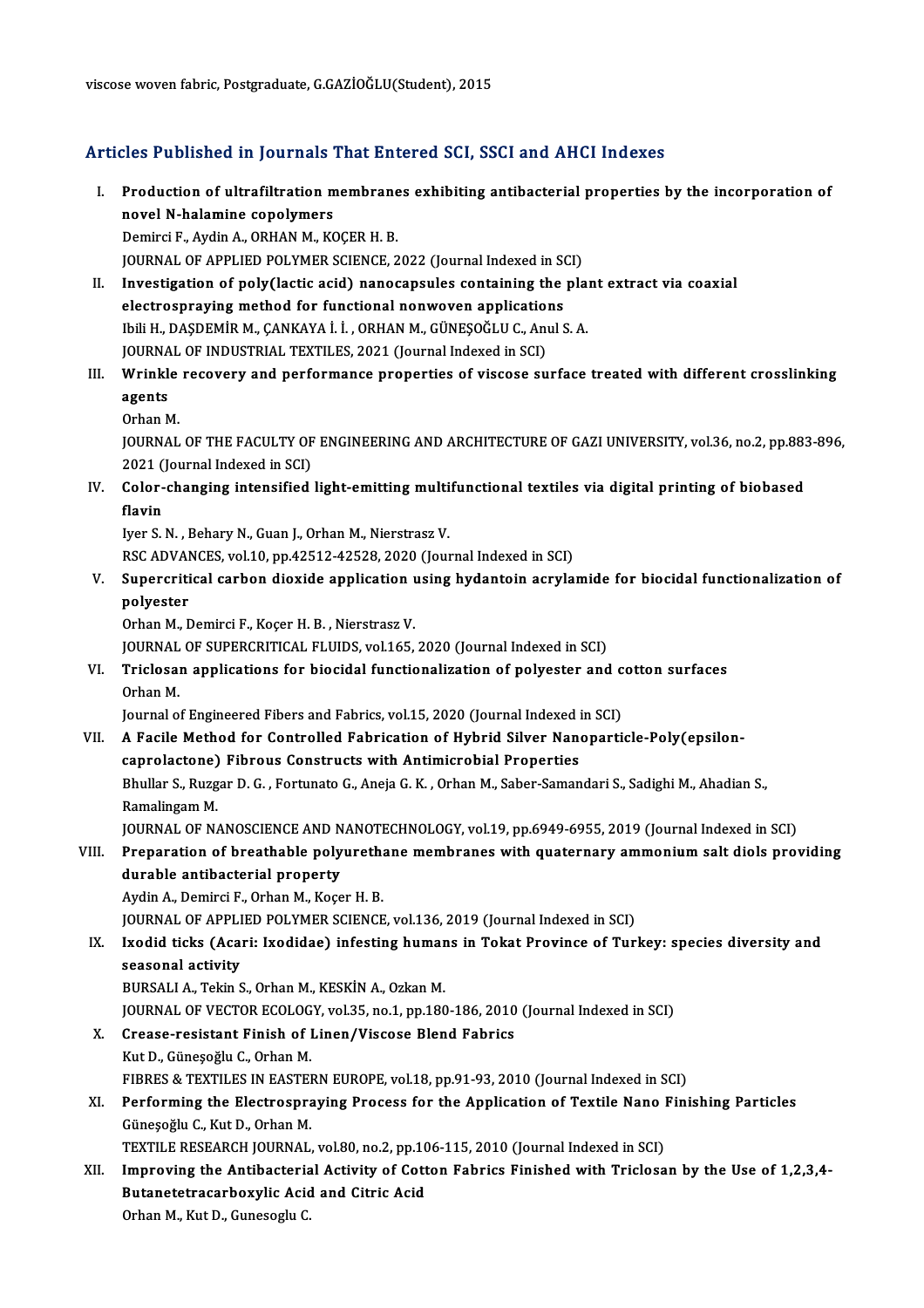JOURNAL OF APPLIED POLYMER SCIENCE, vol.111, no.3, pp.1344-1352, 2009 (Journal Indexed in SCI)<br>Fffect of the porticle size of finishing shamicals on the salar assessment of treated setten

- JOURNAL OF APPLIED POLYMER SCIENCE, vol.111, no.3, pp.1344-1352, 2009 (Journal Indexed in SCI)<br>XIII. Effect of the particle size of finishing chemicals on the color assessment of treated cotton fabrics JOURNAL OF APPLIED POLYMERT<br>Effect of the particle size of<br>Gunesoglu C., Kut D., Orhan M.<br>JOURNAL OF APPLIED POLYME Effect of the particle size of finishing chemicals on the color assessment of treated co<br>Gunesoglu C., Kut D., Orhan M.<br>JOURNAL OF APPLIED POLYMER SCIENCE, vol.104, pp.2587-2594, 2007 (Journal Indexed in SCI) Gunesoglu C., Kut D., Orhan M.<br>JOURNAL OF APPLIED POLYMER SCIENCE, vol.104, pp.2587-2594, 2007 (Journal Indexed in St<br>XIV. An investigation into the possibility of using cyclodextrin in crease resistant finish<br>Kut D. Cunes **JOURNAL OF APPLIED POLYM.<br>An investigation into the polyment**<br>Kut D., Gunesoglu C., Orhan M.<br>FIRDES & TEVTH ES IN FASTEL An investigation into the possibility of using cyclodextrin in crease resistant fin<br>Kut D., Gunesoglu C., Orhan M.<br>FIBRES & TEXTILES IN EASTERN EUROPE, vol.15, pp.93-96, 2007 (Journal Indexed in SCI)<br>Hee of tricleson as an Kut D., Gunesoglu C., Orhan M.<br>FIBRES & TEXTILES IN EASTERN EUROPE, vol.15, pp.93<br>XV. Use of triclosan as antibacterial agent in textiles<br>Orhan M., Kut D., Gunesoglu C. FIBRES & TEXTILES IN EASTERN EUROPE, vol.15, pp.93-96, 2007 (Journal Indexed in SCI) Use of triclosan as antibacterial agent in textiles<br>Orhan M., Kut D., Gunesoglu C.<br>INDIAN JOURNAL OF FIBRE & TEXTILE RESEARCH, vol.32, pp.114-118, 2007 (Journal Indexed in SCI)<br>Determining suitable seftener type for 190% B Orhan M., Kut D., Gunesoglu C.<br>INDIAN JOURNAL OF FIBRE & TEXTILE RESEARCH, vol.32, pp.114-118, 2<br>XVI. Determining suitable softener type for 100% PET woven fabric<br>Kut D. Cunesoglu G. Orhan M INDIAN JOURNAL OF FIBRE &<br>Determining suitable softer<br>Kut D., Gunesoglu C., Orhan M.<br>AATCC BEVIEW. vol 5, no 5, nn Determining suitable softener type for 100% PET woven fab<br>Kut D., Gunesoglu C., Orhan M.<br>AATCC REVIEW, vol.5, no.5, pp.16-19, 2005 (Journal Indexed in SCI)<br>Effects of environmental conditions on the antibectorial activ Kut D., Gunesoglu C., Orhan M.<br>AATCC REVIEW, vol.5, no.5, pp.16-19, 2005 (Journal Indexed in SCI)<br>XVII. Effects of environmental conditions on the antibacterial activity of treated cotton knits<br>Kut D. Orban M. Gunessglu G. AATCC REVIEW, vol.5, no.5, pp.16-19, 20<br>Effects of environmental conditions<br>Kut D., Orhan M., Gunesoglu C., Ozakin C.<br>AATCC BEVIEW, vol.5, no.2, np.35, 38, 30 Effects of environmental conditions on the antibacterial activity.<br>Kut D., Orhan M., Gunesoglu C., Ozakin C.<br>AATCC REVIEW, vol.5, no.3, pp.25-28, 2005 (Journal Indexed in SCI)<br>Improving the effectivenese of finishing egent Kut D., Orhan M., Gunesoglu C., Ozakin C.<br>AATCC REVIEW, vol.5, no.3, pp.25-28, 2005 (Journal Indexed in SCI)<br>XVIII. Improving the effectiveness of finishing agents by calendering<br>V.y.t.D. Cunessely C. Orban M. AATCC REVIEW, vol.5, no.3, pp<br>Improving the effectivenes<br>Kut D., Gunesoglu C., Orhan M.<br>AATCC BEVIEW, vol.4, no.10, n
- I<mark>mproving the effectiveness of finishing agents by calenderin</mark><br>Kut D., Gunesoglu C., Orhan M.<br>AATCC REVIEW, vol.4, no.10, pp.25-27, 2004 (Journal Indexed in SCI) AATCC REVIEW, vol.4, no.10, pp.25-27, 2004 (Journal Indexed in SCI)<br>Articles Published in Other Journals

- rticles Published in Other Journals<br>I. Effects of Silicone Softeners on Cotton and Viscose Knitted Fabrics<br>Orban M. Tiritoğlu M. Örbanutçu P. SES 1 denonca in cenci jour.<br>Effects of Silicone Softeners on<br>Orhan M., Tiritoğlu M., Özbarutçu B.<br>Uludağ Üniversitesi Mühandislik Fal Effects of Silicone Softeners on Cotton and Viscose Knitted Fabrics<br>Orhan M., Tiritoğlu M., Özbarutçu B.<br>Uludağ Üniversitesi Mühendislik Fakültesi Dergisi, vol.25, no.2, pp.941-960, 2020 (International Refereed<br>University Orhan M., Tiritoğlu l<br>Uludağ Üniversitesi<br>University Journal)<br>Evaluation of Ant Uludağ Üniversitesi Mühendislik Fakültesi Dergisi, vol.25, no.2, pp.941-960, 2020 (Internatio:<br>University Journal)<br>II. Evaluation of Antibacterial and Antifungal Activities of Textiles Used in Hospitals<br>Orban M. Koral Kos University Journal)<br>II. Evaluation of Antibacterial and Antifungal Activities of Textiles Used in Hospitals<br>Orhan M., Koral Koç S., Özakın C., Hockenberger A., Sınırtaş A. M.
- Evaluation of Antibacterial and Antifungal Activities of Textiles Used in Hospitals<br>Orhan M., Koral Koç S., Özakın C., Hockenberger A., Sınırtaş A. M.<br>Kahramanmaraş Sütçü İmam Üniversitesi Mühendislik Bilimleri Dergisi, vo Orhan M., Koral Koç S., Özak<br>Kahramanmaraş Sütçü İman<br>Refreed University Journal)<br>Investisation of the Effee Kahramanmaraș Sütçü İmam Üniversitesi Mühendislik Bilimleri Dergisi, vol.22, no.1, pp.19-31, 2019<br>Refreed University Journal)<br>III. Investigation of the Effects of Different Type Crosslinkers on Viscose Fabric Properties<br>Or
- Refreed University Journal)<br>Investigation of the Effects of<br>Orhan M., Tiritoğlu M., Zinetbaş G.<br>Tekstil ve Mühandia val 26 na 111 Investigation of the Effects of Different Type Crosslinkers on Viscose Fabric Propert<br>Orhan M., Tiritoğlu M., Zinetbaş G.<br>Tekstil ve Mühendis, vol.26, no.115, pp.252-262, 2019 (Refereed Journals of Other Institutions)<br>N.Ha Orhan M., Tiritoğlu M., Zinetbaş G.<br>Tekstil ve Mühendis, vol.26, no.115, pp.<br>IV. N Halamin Bileşikleri ve Özellikleri<br>Orban M

Tekstil ve<br><mark>N Halam</mark><br>Orhan M.<br>Tekstil Te Orhan M.<br>Tekstil Teknik, no.8, pp.87-89, 2010 (Other Refereed National Journals) Orhan M.<br>Tekstil Teknik, no.8, pp.87-89, 2010 (Other Refereed Na<br>V. Mikroorganizmaların Tekstiller Üzerinde Etkileri<br>Orhan M. Kut V. D. Tekstil Teknik, no.8<br>Mikroorganizmal<br>Orhan M., Kut Y. D.<br>Tekstil Teknik, vol.?

Orhan M., Kut Y. D.<br>Tekstil Teknik, vol.25, no.296, pp.88-92, 2009 (Other Refereed National Journals)

Orhan M., Kut Y. D.<br>Tekstil Teknik, vol.25, no.296, pp.88-92, 2009 (Other<br>VI. Triklosan İçeren Antimikrobiyel Tekstil Lifleri<br>Orhan M Tekstil Te<br><mark>Triklosa</mark><br>Orhan M.<br>Tekstil Te Orhan M.<br>Tekstil Teknik, no.1, pp.104-109, 2009 (Other Refereed National Journals)

## Books&Book Chapters

I. Antibacterial Activity of Smart (Auxetic) Polyurethane Foams K BHULLAR S., ORHAN M., Jun M. B. G. Antibacterial Activity of Smart (Auxetic) Polyurethane Foams<br>K BHULLAR S., ORHAN M., Jun M. B. G.<br>in: Nanotechnology-Driven Engineered Materials, Sabu Thomas, Yves Grohens, Nandakumar Kalarikkal, Oluwatobi<br>Samuel Olyunfomi K BHULLAR S., ORHAN M., Jun M. B. G.<br>in: Nanotechnology-Driven Engineered Materials, Sabu Thomas, Yves Grohens, Nandakumar<br>Samuel Oluwafemi, Praveen K.M., Editor, Taylor Francis Group, New York, pp.241-253, 2018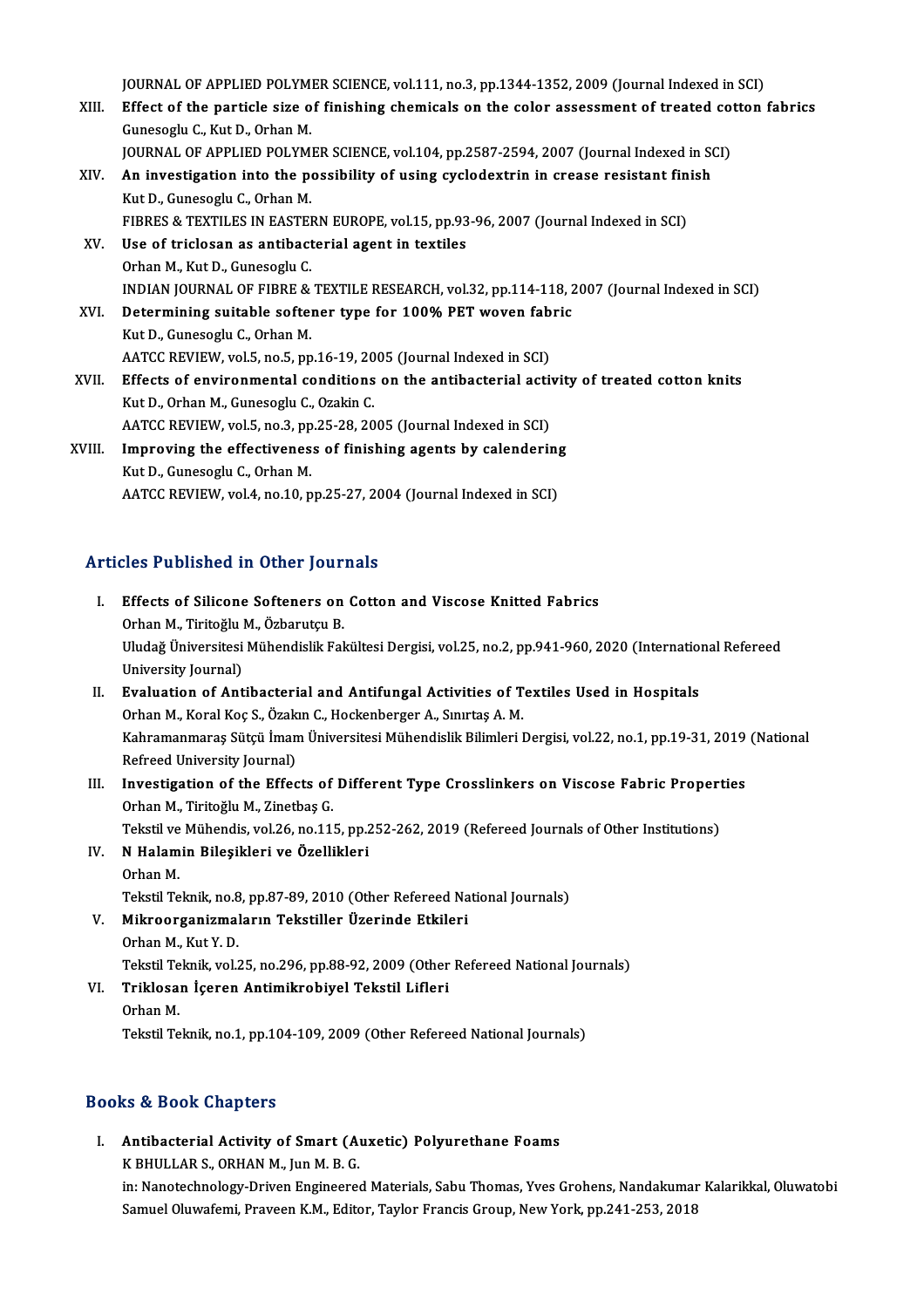- II. ITMA 2015 Dokunmamış Yüzey (Nonwoven) Sektöründeki Gelişmeler<br>KUT V D. OPHAN M. ÖMEROČIJI LARI BASYİĞİT Z ITMA 2015 Dokunmamış Yüzey (Nonwoven) S<br>KUT Y. D. , ORHAN M., ÖMEROĞULLARI BAŞYİĞİT Z.<br>in: ITMA 2015 Tekstil Makineleri BUTEKOM Teknele in: ITMA 2015 Tekstil Makineleri BUTEKOM Teknolojik Değerlendirme Raporu, Prof. Dr. Yusuf ULCAY, , Editor,<br>Butekom, Bursa, pp.74-84, 2016 KUT Y. D., ORHAN M., ÖMEROĞULLARI BAŞYIĞİT Z.
- III. MEKANİK BİTİM İŞLEMLERİNDE KULLANILAN MAKİNELERDEKİ GELİŞMELER-I ÖMEROĞULLARIZ., ORHAN M., KUTY.D., POLATH. MEKANİK BİTİM İŞLEMLERİNDE KULLANILAN MAKİNELERDEKİ GELİŞMELER-I<br>ÖMEROĞULLARI Z., ORHAN M., KUT Y. D. , POLAT H.<br>in: ITMA 2015 TEKSTİL MAKİNELERİ, YUSUF ULCAY ŞENGÜL TEKE, Editor, BUTEKOM, Bursa, pp.100, 2016<br>ITMA 2015 Eği ÖMEROĞULLARI Z., ORHAN M., KUT Y. D. , POLAT H.<br>in: ITMA 2015 TEKSTİL MAKİNELERİ, YUSUF ULCAY ŞENGÜL TEKE, Editor, BUTEKOM, B<br>IV. ITMA 2015 Eğirmeli Bağlantı (Spunbond) ile Serim Sistemlerindeki Yenilikler<br>OPHAN M. ÖMEROĞU
- in: ITMA 2015 TEKSTİL MAKİNELERİ, YUSUF ULCA<br>ITMA 2015 Eğirmeli Bağlantı (Spunbond) ile<br>ORHAN M., ÖMEROĞULLARI BAŞYİĞİT Z., KUT Y. D.<br>in: ITMA 2015 Tekstil Makineleri BUTEKOM Teknel ITMA 2015 Eğirmeli Bağlantı (Spunbond) ile Serim Sistemlerindeki Yenilikler<br>ORHAN M., ÖMEROĞULLARI BAŞYİĞİT Z., KUT Y. D.<br>in: ITMA 2015 Tekstil Makineleri BUTEKOM Teknolojik Değerlendirme Raporu, Prof. Dr. Yusuf ULCAY, Şen ORHAN M., ÖMEROĞULLARI BAŞYİĞİT Z., KUT<br>in: ITMA 2015 Tekstil Makineleri BUTEKOM Te<br>TEKE, Editor, Butekom, Bursa, pp.85-89, 2016<br>ITMA 2015 Makanik, Bitim, İslamlarında K in: ITMA 2015 Tekstil Makineleri BUTEKOM Teknolojik Değerlendirme Raporu, Prof. Dr. 1<br>TEKE, Editor, Butekom, Bursa, pp.85-89, 2016<br>V. ITMA 2015 Mekanik Bitim İşlemlerinde Kullanılan Makinalardaki Gelişmeler 1<br>ÖMEPOČULLARI
- TEKE, Editor, Butekom, Bursa, pp.85-89, 2016<br>V. ITMA 2015 Mekanik Bitim İşlemlerinde Kullanılan Makinalardaki Gelişmeler 1<br>ÖMEROĞULLARI BAŞYİĞİT Z., ORHAN M., KUT Y. D. , POLAT H. ITMA 2015 Mekanik Bitim İşlemlerinde Kullanılan Makinalardaki Gelişmeler 1<br>ÖMEROĞULLARI BAŞYİĞİT Z., ORHAN M., KUT Y. D. , POLAT H.<br>in: ITMA 2015 Tekstil Makineleri BUTEKOM Teknolojik Değerlendirme Raporu, Prof. Dr. Yusuf ÖMEROĞULLARI BAŞYİĞİT Z., ORHAN M., KUT Y. I<br>in: ITMA 2015 Tekstil Makineleri BUTEKOM Tekn<br>TEKE, Editor, Butekom, Bursa, pp.100-110, 2016<br>ITMA 2015 DOKUNMAMIS YÜZEY(NONWOV in: ITMA 2015 Tekstil Makineleri BUTEKOM Teknolojik Değerlendirme Raporu, Prof. Dr. Y<br>TEKE, Editor, Butekom, Bursa, pp.100-110, 2016<br>VI. ITMA 2015-DOKUNMAMIŞ YÜZEY(NONWOVEN) SEKTÖRÜNDEKİ GELİŞMELER<br>KUT V. D. ORHAN M. ÖMERO
- TEKE, Editor, Butekom, Bursa, pp.100-11<br>ITMA 2015-DOKUNMAMIŞ YÜZEY(NC<br>KUT Y. D. , ORHAN M., ÖMEROĞULLARI Z.<br>in: ITMA 2015 TEKSTİL MAKİNELERİ YUS KUT Y. D. , ORHAN M., ÖMEROĞULLARI Z.<br>in: ITMA 2015 TEKSTİL MAKİNELERİ, YUSUF ULCAY SENGÜL TEKE, Editor, BUTEKOM, Bursa, pp.74, 2016 VI . ITMA 2015- DOKUNMAMIŞ YÜZEY(NONWOVEN)SEKTÖRÜNDEKİ GELİŞMELER EĞİRMELİ
- in: ITMA 2015 TEKSTİL MAKİNELERİ, YUSUF ULCAY ŞENGÜL TEKE, Editor, B<br>ITMA 2015- DOKUNMAMIŞ YÜZEY(NONWOVEN)SEKTÖRÜNDEKİ GEI<br>BAĞLANTI(SPUNBOND) İLE SERİM SİSTEMLERİNDEKİ YENİLİKLER<br>OPHANM ÖMEROĞULLARI 7, KUT V D ITMA 2015- DOKUNMAMIŞ YÜZEY(N<br>BAĞLANTI(SPUNBOND) İLE SERİM S<br>ORHAN M., ÖMEROĞULLARI Z., KUT Y. D.<br>in: ITMA 2015 TEKSTİL MAKİNELEDİ YU BAĞLANTI(SPUNBOND) İLE SERİM SİSTEMLERİNDEKİ YENİLİKLER<br>ORHAN M., ÖMEROĞULLARI Z., KUT Y. D.<br>in: ITMA 2015 TEKSTİL MAKİNELERİ, YUSUF ULCAY ŞENGÜL TEKE, Editor, BUTEKOM, Bursa, pp.85, 2016 ORHAN M., ÖMEROĞULLARI Z., KUT Y. D.<br>in: ITMA 2015 TEKSTİL MAKİNELERİ, YUSUF ULCAY ŞENGÜL TEKE, Editor, BUTEKOM, B.<br>VIII. ITMA 2015 Mekanik Bitim İşlemlerinde Kullanılan Makinalardaki Gelişmeler 2
- in: ITMA 2015 TEKSTİL MAKİNELERİ, YUSUF ULCAY ŞENGÜL<br>ITMA 2015 Mekanik Bitim İşlemlerinde Kullanılan Maki<br>ÖMEROĞULLARI BAŞYİĞİT Z., ORHAN M., KUT Y. D. , POLAT H.<br>in: ITMA 2015 Tekstil Makineleri BUTEKOM Teknelejik Değerk in: ITMA 2015 Tekstil Makineleri BUTEKOM Teknolojik Değerlendirme Raporu, Prof. Dr. Yusuf ULCAY, Şengül<br>TEKE, Editor, Butekom, Bursa, pp.111-117, 2016 ÖMEROĞULLARI BAŞYİĞİT Z., ORHAN M., KUT Y. D., POLAT H.

## Refereed Congress / Symposium Publications in Proceedings

efereed Congress / Symposium Publications in Proceedings<br>I. Durable Antibacterial Property of PET with N-Halamine in Supercritical CO2<br>OPHAN M. DEMIRCLE, KOCER H. B. NIERSTRASZ V. OCC COMET COOP OF MILLENDIA TREATIONS.<br>Durable Antibacterial Property of PET with N-HORHAN M., DEMIRCÍ F., KOÇER H. B., NIERSTRASZ V.<br>17th National and 2rd International The Becent Breat 17th National and 3rd International The Recent Progress Symposium on Textile Technology and Chemistry, Bursa,<br>Turkey, 20 - 22 November 2019, pp.1 ORHAN M., DEMIRCI F., KOÇER H. B., NIERSTRASZ V. 17th National and 3rd International The Recent Progress Symposium on Textile Technology and Chemistry, Bu<br>Turkey, 20 - 22 November 2019, pp.1<br>II. Investigation of Antibacterial Properties of Textile Surfaces Treated with Z Turkey, 20 - 22 November<br><mark>Investigation of Antib</mark><br>AKDAĞ H. A. , ORHAN M.<br>2nd International Euresi Investigation of Antibacterial Properties of Textile Surfaces Treated with Zeolite-Added Chitosan<br>AKDAĞ H. A. , ORHAN M.<br>2nd International Eurosian Conference on Biological and Chemical Sciences 2019, Ankara, Turkey, 28 -

AKDAĞ H. A. , ORHAN M.<br>2nd International Eurosian Conference on Biological and Chemical Sciences 2019, Ankara, Turkey, 28 - 29 June<br>2019, pp.1

- III. Biocidal Functionalization of PET With N-halamine Using by Supercritical Carbon Dioxide ORHAN M., DEMİRCİ F., KOÇER H. B., NIERSTRASZ V. 19th World Textile Conference Textiles at the Crossroads Autex 2019, Ghent, Belgium, 11 - 15 June 2019, pp.1 ORHAN M., DEMIRCI F., KOÇER H. B. , NIERSTRASZ V.<br>19th World Textile Conference Textiles at the Crossroads Autex 2019, Ghent, Belgium, 11 - 15 June 201<br>IV. Transferring of the PVA Microcapsules Containing Ozonized Oils Ont
- 19th World Textile Conference Textiles at the Cr<br>Transferring of the PVA Microcapsules Conference Control<br>Evaluation of Their Anti-Bacterial Activity,<br>REVTAS V, PALCLO, SANGAR RESEN P, CÜNESC Transferring of the PVA Microcapsules Containing Ozonized<br>Evaluation of Their Anti-Bacterial Activity,<br>PEKTAŞ K., BALCI O., SANCAR BEŞEN B., GÜNEŞOĞLU C., ORHAN M.<br>7th International Technical Textiles Congress, İrmin Turke Evaluation of Their Anti-Bacterial Activity,<br>PEKTAŞ K., BALCI O., SANCAR BEŞEN B., GÜNEŞOĞLU C., ORHAN M.<br>7th International Technical Textiles Congress, İzmir, Turkey, 10 - 12 October 2018<br>In Vitre Antibastarial Astivity o PEKTAŞ K., BALCI O., SANCAR BEŞEN B., GÜNEŞOĞLU C., ORHAN M<br>7th International Technical Textiles Congress, İzmir, Turkey, 10 -<br>V. In Vitro Antibacterial Activity of fresh Zingiber officinale<br>CONCACÜL C. OPHAN M. VILMAZ D.
- 7th International Technical Textiles Congress, İzmir, Turkey, 10<br>In Vitro Antibacterial Activity of fresh Zingiber officinal<br>GONCAGÜL G., ORHAN M., YILMAZ D., GÜNAYDIN E., ÖZAKIN C.<br>Eth Werld Conference en Health Sciences, V. In Vitro Antibacterial Activity of fresh Zingiber officinale<br>GONCAGÜL G., ORHAN M., YILMAZ D., GÜNAYDIN E., ÖZAKIN C.<br>5th World Conference on Health Sciences, Aydın, Turkey, 27 - 29 April 2018, pp.8
- GONCAGÜL G., ORHAN M., YILMAZ D., GÜNAYDIN E., ÖZAKIN C.<br>5th World Conference on Health Sciences, Aydın, Turkey, 27 29 April 2018, pp.8<br>VI. In Vitro Antibacterial Activity of Fresh Zingiber officinale,, p.8, 27-29 April GONCAGÜL G., ORHAN M., YILMAZ D., GÜNAYDIN E., ÖZAKIN C.<br>5th World Conference on Health Sciences (HSCI-2018), 27 - 29 April 2018, pp.8 In Vitro Antibacterial Activity of Fresh Zingiber officinale,, p.8, 27-29 .<br>GONCAGÜL G., ORHAN M., YILMAZ D., GÜNAYDIN E., ÖZAKIN C.<br>5th World Conference on Health Sciences (HSCI-2018), 27 - 29 April 2018, pp.8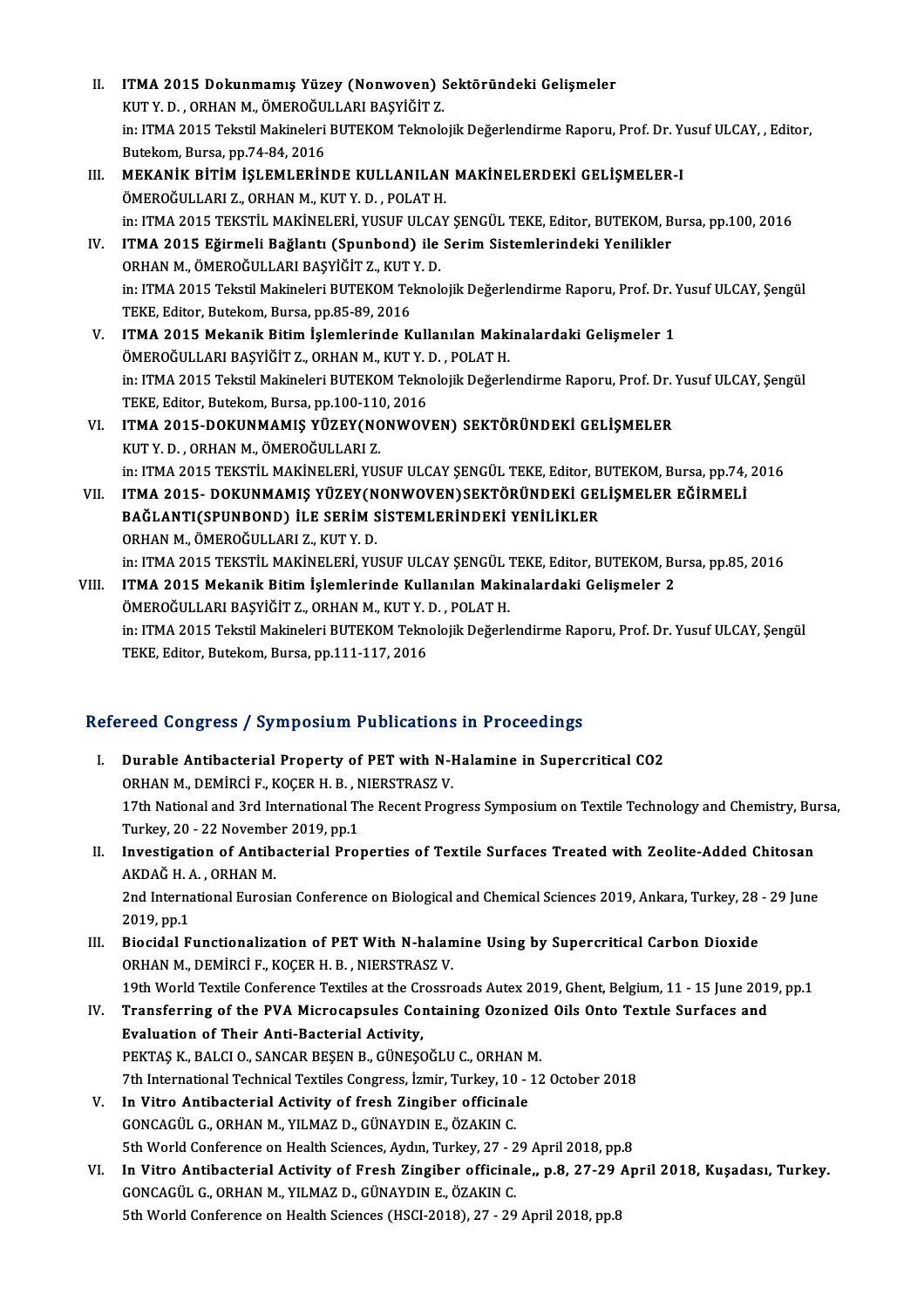| VII.   | Investigation of Antibacterial Effect of Nigella Sativa from Turkey                                                                |
|--------|------------------------------------------------------------------------------------------------------------------------------------|
|        | ORHAN M., GONCAGÜL G., YILMAZ K., AKPINAR P., ÖZAKIN C.                                                                            |
|        | 5th World Conference on Health Sciences (HSCI-2018), Kuşadası, Turkey, 27 - 29 April 2018, pp.9                                    |
| VIII.  | Antibacterial Effect of Zingiber Officinale                                                                                        |
|        | GÜCEYÜ Ç., ORHAN M., GONCAGÜL G., YILMAZ K., ÖZAKIN C.                                                                             |
|        | 5th World Conference on Health Sciences (HSCI-2018), Kuşadası, Turkey, 27 - 29 April 2018, pp.25                                   |
| IX.    | Cotinus coggygria Scop. (Tetra) Plant Antibacterial Effect                                                                         |
|        | GONCAGÜL G., ORHAN M., YILMAZ K., GÜCEYÜ Ç., GÜNAYDIN E., ÖZAKIN C.                                                                |
|        | 5th World Conference on Health Sciences (HSCI-2018), Kuşadası, Turkey, 27 - 29 April 2018, pp.7                                    |
| X.     | The Usage of Microcapsules Containing Various Ozonated Oils in the Production of Antibacterial                                     |
|        | <b>Textile Surfaces</b>                                                                                                            |
|        | PEKTAŞ K., SANCAR BEŞEN B., BALCI O., GÜNEŞOĞLU C., ORHAN M., ÇANKAYA İ. İ.                                                        |
|        | 3rd International Congress on Healthcare and Medical Textiles, 26 - 28 October 2017                                                |
|        |                                                                                                                                    |
| XI.    | Anti-Bakteriyel Aktiviteye Sahip Olan Bitkisel Ve Hayvansal Yağların Ozonlama İşlemiyle                                            |
|        | Antibakteriyel Aktivitesinin Arttırılması<br>PEKTAŞ K., SANCAR BEŞEN B., BALCI O., GÜNEŞOĞLU C., ORHAN M., ÇANKAYA İ. İ., DOĞRU E. |
|        |                                                                                                                                    |
|        | International Symposium On Medicinal, Aromatic And Dye Plants, 5 - 07 October 2017                                                 |
| XII.   | Determining the Optimum Application Mecipe for Microcapsules of Ozonated Vegetable oils to Save                                    |
|        | Antibacterial Activity to Textiles                                                                                                 |
|        | SANCAR BEŞEN B., BALCI O., GÜNEŞOĞLU C., ÇANKAYA İ. İ., ORHAN M., BEYLİ E.                                                         |
|        | 1st International Mediterranean Science and Engineering Congress, Adana, Turkey, 26 - 28 October 2016, pp.1414                     |
| XIII.  | Antimikrobiyal polykaprolaktam ve polykaprolakton nanoliflerin geliştirilmesi                                                      |
|        | TURŞUCULAR Ö. F., AYKUT Y., ORHAN M., ÇERKEZ İ.                                                                                    |
|        | UTIB VIII. International RD prokerage event, Bursa, Turkey, 12 - 13 May 2016                                                       |
| XIV.   | Biyomedikal uygulamalar için propolis katkılı nano yüzeyler<br>Orhan M., Şafak Ş., Aykut Y., Karaca E., Özakın C.                  |
|        | UTIB VIII. International RD prokerage event, Bursa, Turkey, 12 - 13 May 2016                                                       |
| XV.    | Imparting Antibacterial Finish on Cotton Fabrics via Aloe Vera Gel Microencapsules: The                                            |
|        | Comparison of Preparation, Processing, and Performance Between Two Microencapsulation                                              |
|        | Techniques                                                                                                                         |
|        | GÜNEŞOĞLU C., MANTAR G., GÜNEŞOĞLU S., ÇANKAYA İ. İ., ORHAN M., GENÇ A.                                                            |
|        | The Fiber Society Spring 2014, Liberec, Czech Republic, 21 - 23 May 2014, pp.1-5                                                   |
| XVI.   | Improving The Fire Retardant Property of Polyethylene Terephthalate by Plasma                                                      |
|        | ORHAN M., ECERTAȘ N. Ș., GÜNEȘOĞLU C.                                                                                              |
|        | The International Istanbul Textile Congress 2013, İstanbul, Turkey, 30 May - 01 June 2013, pp.1-5                                  |
| XVII.  | Antibacterial Efficiency of Aloe Vera (L.) Gel Microcapsules on Woven Cotton Fabrics                                               |
|        | MANTAR G., GÜNEŞOĞLU C., ORHAN M., GENÇ A., ÇANKAYA İ. İ.                                                                          |
|        | The International Istanbul Textile Congress 2013, İstanbul, Turkey, 30 May - 01 June 2013, pp.1-5                                  |
| XVIII. | Improving the Antibacterial Property of Polyethylene Terephthalate by Plasma                                                       |
|        | ORHAN M., ECERTAȘ N. Ș., GÜNEȘOĞLU C.                                                                                              |
|        | 14th National 1st International Recent Developments, Textile Technology and Chemistry Symposium, Bursa,                            |
|        | Turkey, 8 - 10 May 2013, pp 148                                                                                                    |
| XIX.   | An Industrial Example of Cosmetotextile Application: Selective Herbal Material Usage On Cotton                                     |
|        | Fabrics                                                                                                                            |
|        | MANTAR G., GÜNEŞOĞLU C., ORHAN M., GENÇ A., ÇANKAYA İ. İ.                                                                          |
|        | 14th National 1st International Recent Developments, Bursa, Turkey, 8 - 10 May 2013, pp.115                                        |
|        |                                                                                                                                    |
| XX.    | Plazma İşlemi ile Poliesterin Güç Tutuşurluk Özelliğinin İyileştirilmesi<br>ORHAN M., ECERTAȘ N. Ș., GÜNEȘOĞLU C.                  |
|        |                                                                                                                                    |
|        | 14th National 1st International Recent Developments, Textile Technology and Chemistry Symposium, Bursa,                            |
|        | Turkey, 8 - 10 May 2013, pp.51<br>Antibakteriyel-Antifungal Etkinlik Sağlamak İçin Mikrokapsül Hazırlanması ve Hastanelerde        |
| XXI.   |                                                                                                                                    |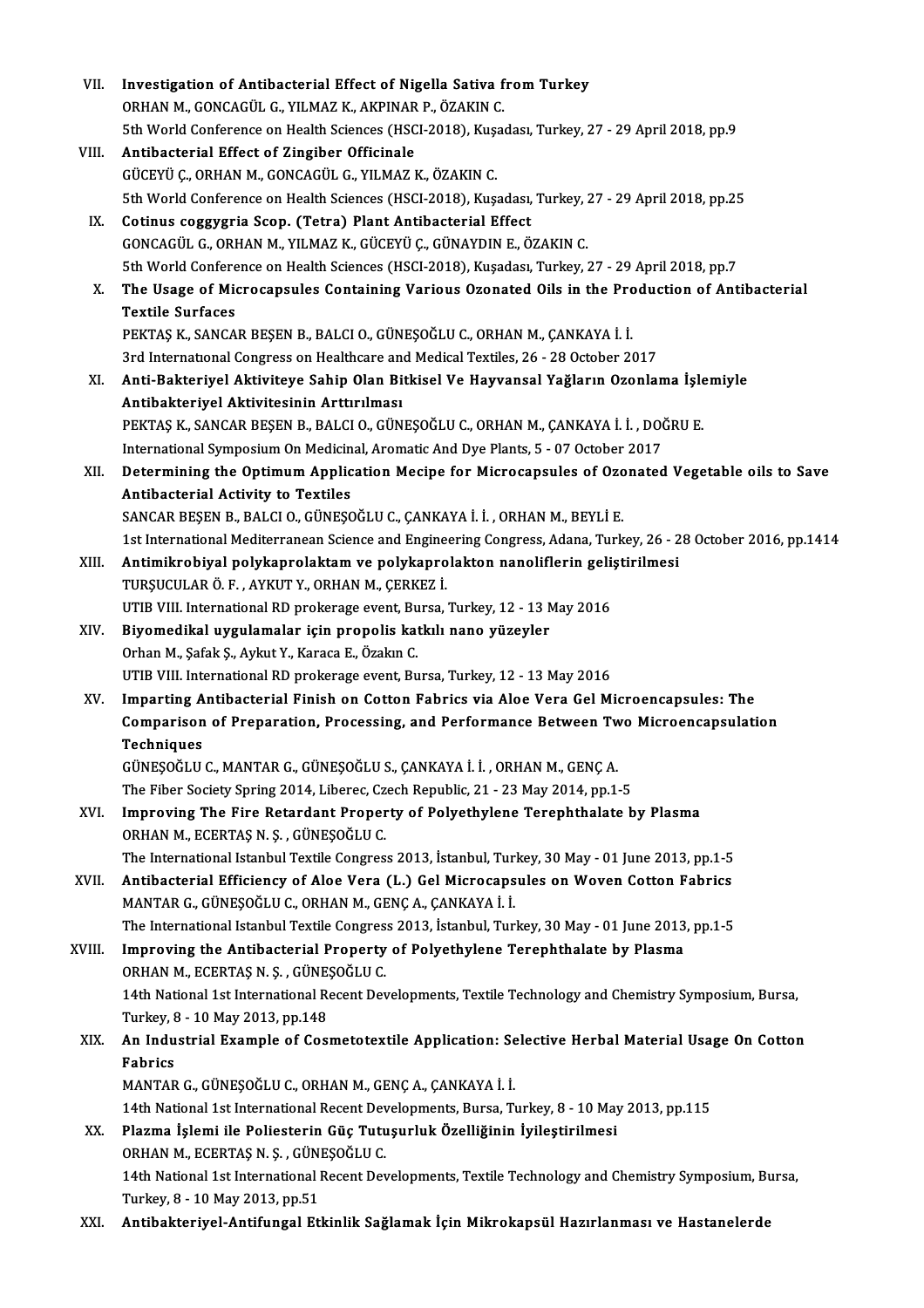|             | Kullanılacak Pamuklu Kumaşlara Aktarılması                                                                      |
|-------------|-----------------------------------------------------------------------------------------------------------------|
|             | KUT Y. D., ORHAN M., ÖMEROĞULLARI Z.                                                                            |
|             | TÜRKİYE INOVASYON HAFTASI TIM, 6 - 08 December 2012                                                             |
| XXII.       | The Antibacterial Activity of Plumbago Europaea L. Extract On Textile Surface                                   |
|             | ÇANKAYA İ. İ. , GÜNEŞOĞLU C., ORHAN M., ARABACI ANUL S., GÜNEŞOĞLU S.                                           |
|             | AIChE 2012 Annual Meeting in Pittsburgh, Pennsylvania, United States Of America, 28 October - 02 November       |
|             | 2012, pp 314                                                                                                    |
| XXIII.      | Antibakteriyel-Antifungal Etkinlik Sağlamak İçin Mikrokapsül Hazırlanması ve Hastanelerde                       |
|             | Kullanılacak Pamuklu Kumaşlara Aktarılması                                                                      |
|             | KUT Y. D., ORHAN M., ÖMEROĞULLARI Z.                                                                            |
|             | IV. INTERNATIONAL RD BROKAGE EVENT, 2 - 04 February 2012                                                        |
| XXIV.       | Characterization of Triclosan on PET Fibers                                                                     |
|             | <b>ORHAN M.</b>                                                                                                 |
|             | Icontex 2011 International Congress of Innovative Textiles, İstanbul, Turkey, 20 - 22 October 2011, pp.133-137  |
| XXV         | An Investigation on Nanotechnology in Textiles                                                                  |
|             | GÜNEŞOĞLU C., KUT Y. D., ORHAN M.                                                                               |
|             | ArchTex 2005, Krakow, Poland, 18 - 20 September 2005                                                            |
| XXVI.       | An Investigation on Nanotechnology in Textiles: A Comparison with Traditional Textile Finishing                 |
|             | <b>Applications</b>                                                                                             |
|             | GÜNEŞOĞLU C., KUT Y. D., ORHAN M.                                                                               |
|             | VIII. International Conference ArchTex 2005, Krakow, Poland, 18 - 20 September 2005, pp.195-200                 |
| XXVII.      | The Effect of Softener Type on Some Properties of 100 Pet Woven Fabric                                          |
|             | KUT Y.D., GÜNEŞOĞLU C., ORHAN M.                                                                                |
|             | 2nd International Textile, Clothing & Design Conference-Magic World of Textiles, Dubrovnik, Croatia, 3 - 06     |
|             | October 2004                                                                                                    |
| XXVIII.     | Su Kir Yağ İtici Bitim İşlemlerinde Nanoteknoloji                                                               |
|             | KUT Y.D., GÜNEŞOĞLU C., ORHAN M.                                                                                |
|             | II. Ulusal Tekstil Yardımcı Kimyasalları Kongresi, Bursa, Turkey, 27 - 28 September 2004                        |
| <b>XXIX</b> | Farklı Yapıdaki Antibakteriyel Maddelerin Tekstil Mamüllerine Uygulamaları                                      |
|             | KUT Y.D., ORHAN M., GÜNEŞOĞLU C.                                                                                |
| XXX.        | II. Ulusal Tekstil Yardımcı Kimyasalları Kongresi, Bursa, Turkey, 27 - 28 September 2004                        |
|             | Tekstillerde Hijyen Uygulamaları<br>KUT Y. D., ORHAN M., GÜNEŞOĞLU C.                                           |
|             | 3. Sterilizasyon ve Dezenfeksiyon Kongresi, Samsun, Turkey, 2 - 03 October 2003                                 |
| XXXI.       | Camouflage Technology in Textile                                                                                |
|             | KUT Y.D., GÜNEŞOĞLU C., ORHAN M.                                                                                |
|             | 5th International Conference, TEXSCI 2003, Liberec, Czech Republic, 16 - 18 June 2003                           |
| XXXII.      | Antimikrobiyal Bitim İşlemi Uygulamaları                                                                        |
|             | KUT Y.D., ORHAN M., GÜNEŞOĞLU C.                                                                                |
|             | I. Ulusal Tekstil Yardımcı Kimyasalları Kongresi, Bursa, Turkey, 12 - 13 December 2002                          |
| XXXIII.     | Effects of Calendering to The Mechanical Properties of Fabrics and The Effectiveness of Finishing               |
|             | Agents Iasi Romania                                                                                             |
|             | KUT Y.D., GÜNEŞOĞLU C., ORHAN M.                                                                                |
|             | The XII.Th Textile and Leather Romaninan Conference, Iasi, Romania, 17 - 19 October 2002                        |
| XXXIV       | Effects of Calendering to The Mechanical Properties of Fabrics and The Effectiveness of Finishing               |
|             | Agents                                                                                                          |
|             | KUT Y.D., GÜNEŞOĞLU C., ORHAN M.                                                                                |
|             | Effects of Calendering to The Mechanical Properties of Fabrics and The Effectiveness of Finishing Agents, Iasi, |
|             | Romania, 17 - 19 October 2002, pp 26-36                                                                         |
| XXXV.       | Pes Esaslı Farklı Yapıdaki Otomotiv Koltuk Döşeme Kumaş Özelliklerinin Karşılaştırılması                        |
|             | KUT Y. D., ORHAN M., GÜNEŞOĞLU C.                                                                               |
|             |                                                                                                                 |